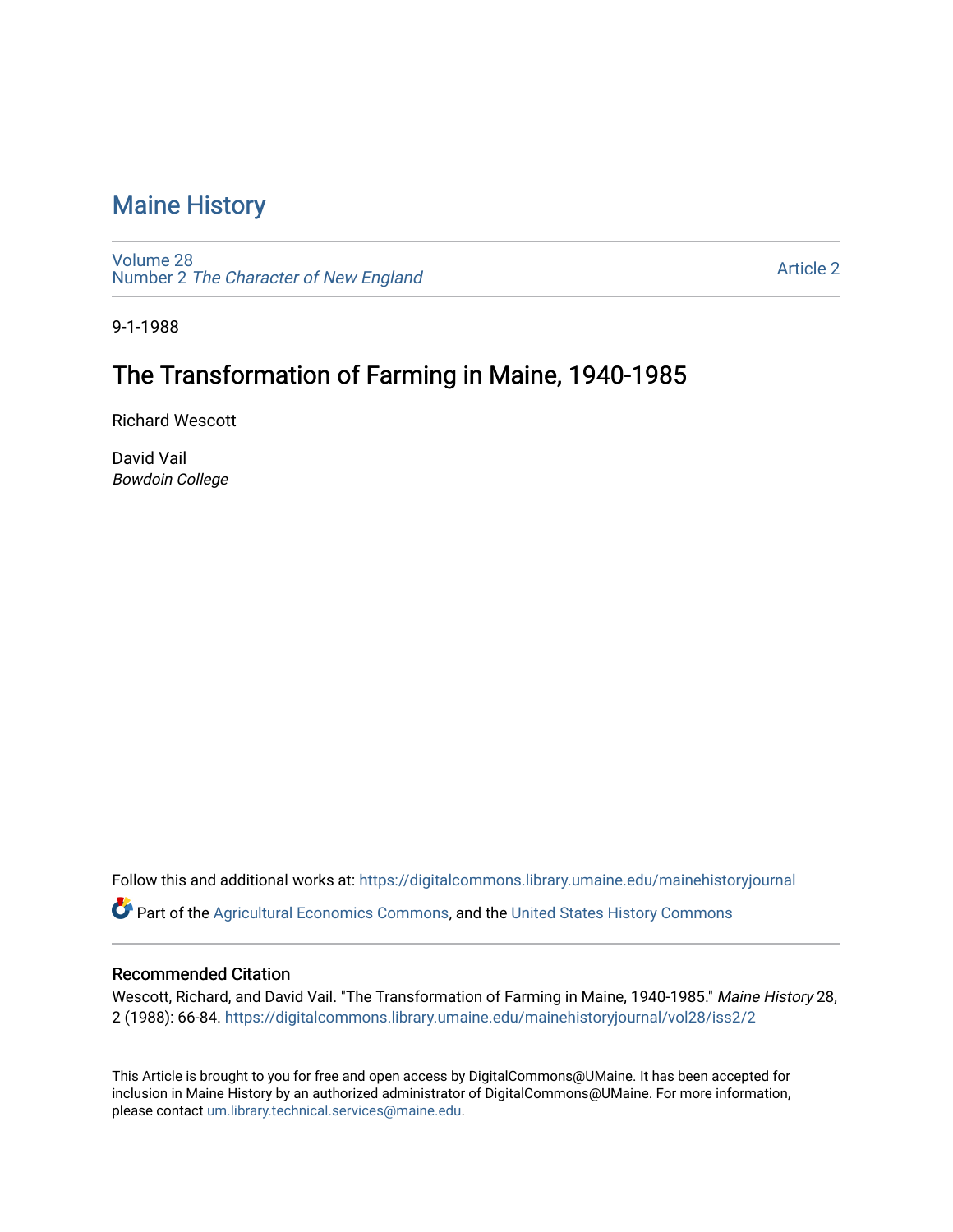*Stone walls running incongruously through deep woods; fields and pastures becoming overgrown with brush; broken-backed barns tum bling in upon them selves; clusters of day lilies and lilacs guarding empty cellar holes* — *the remains of thousands of farms are scattered across the M aine landscape*, *relics of another age when farm ing was the lifeblood of hundreds of rural communities from the Piscataqua*  $to$  the St. *John*.<sup>1</sup>

### THE TRANSFORMATION OF FARMING IN MAINE. 1940- 1985

World War II was a watershed for farming in the United States. Since then far-reaching changes in agricultural technologies, in farm structure, in the commercial nexus surrounding farms, and in federal and state government programs have altered the prospects for American agriculture. Farming in Maine shared in these fundamental changes. To some degree, the patterns in modern Maine agriculture were established after World War I. But the rate of change after the Second World War was breathtaking by comparison to the earlier twentieth century. After 1940, for example, the total number of farms in Maine declined by approximately eighty percent, and smallscale, full-time general farming was supplanted, for the most part, by large-scale, specialized farming. These changes in the economy of Maine farms resulted in a fundamental transformation in all of Maine rural society.2

Maine farming reached its heyday between 1870 and the First World War, when there were some 60,000 farms in the state with a total acreage of 6.3 million acres.<sup>3</sup> While there were a few thousand specialized commercial farms that produced primarily hay, potatoes, apples, and dairy products, most were general farms. Self-sufficient to a large degree, they also produced some commodities, such as butter and sweet corn, for market.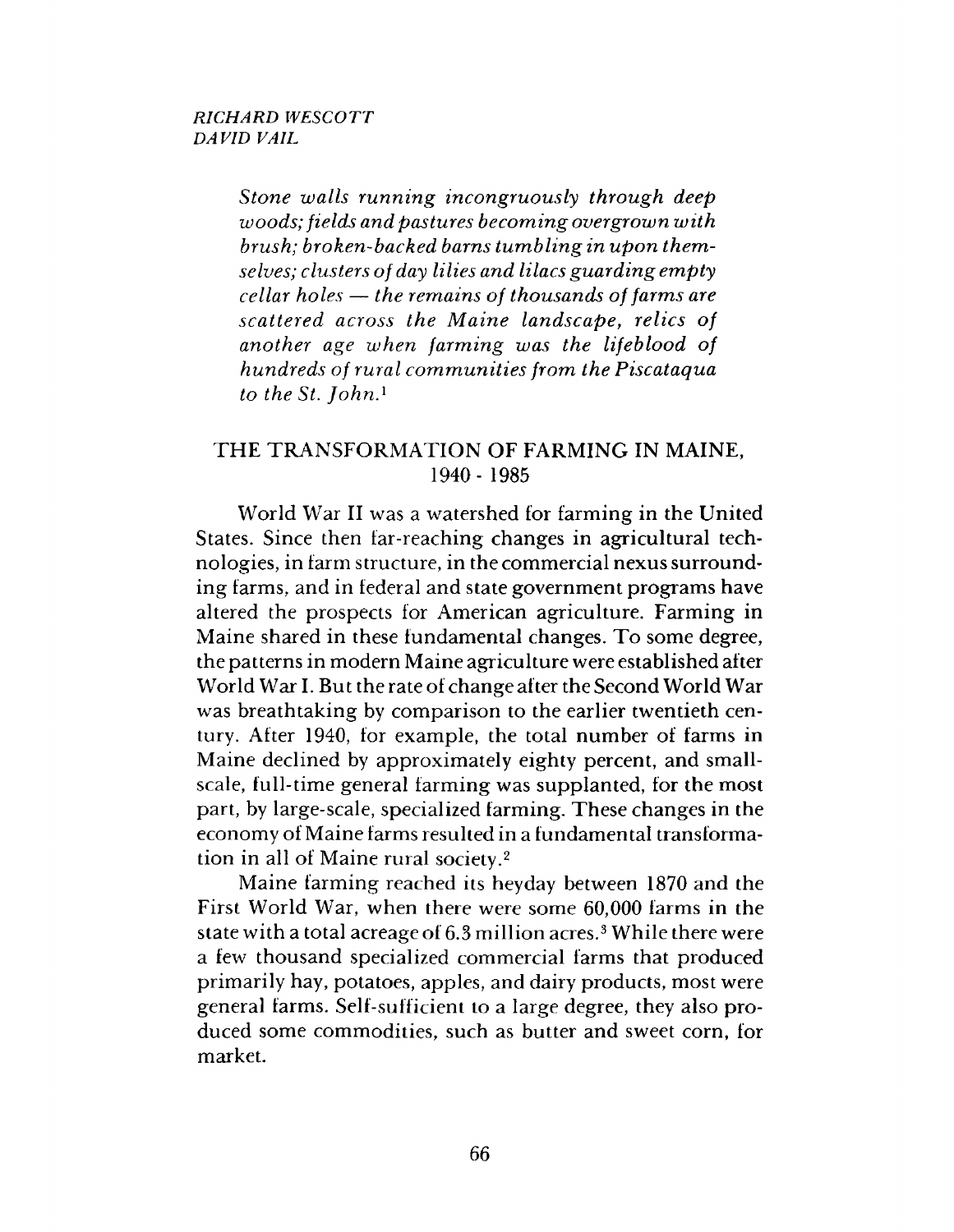

National forces shaped Maine agriculture during and alter World War II. Dramatic changes in larm technology, market structures, and government support brought equally profound changes in Maine's rural economy and indeed in the meaning of rural life. Photos in this atticle are from the Farm Extension Service collection. University of Maine.

The commodities farmers bought and sold during those years were handled largely through local businesses: the general store, the harnessmaker, the creamery, or the "cornshop." Thus the farmers' lives were enmeshed in a local web of community, the strands of which included not only business establishments but local schools, churches, fairs, grange chapters, and town meetings. The rural community, in turn, was oriented around the farm. From almanacs to Sunday sermons, this was an era when the rural mentality was still imbued with an awareness of agriculture. From harvest home festivals to barn raisings, community rituals were in tune with the seasons and the farm family's life cycle.4

Between World War I and World War II, however, a series of national trends impinged on the traditional role of farming in Maine rural society. Several mid-century developments intensified the competition faced by Maine farmers: long-haul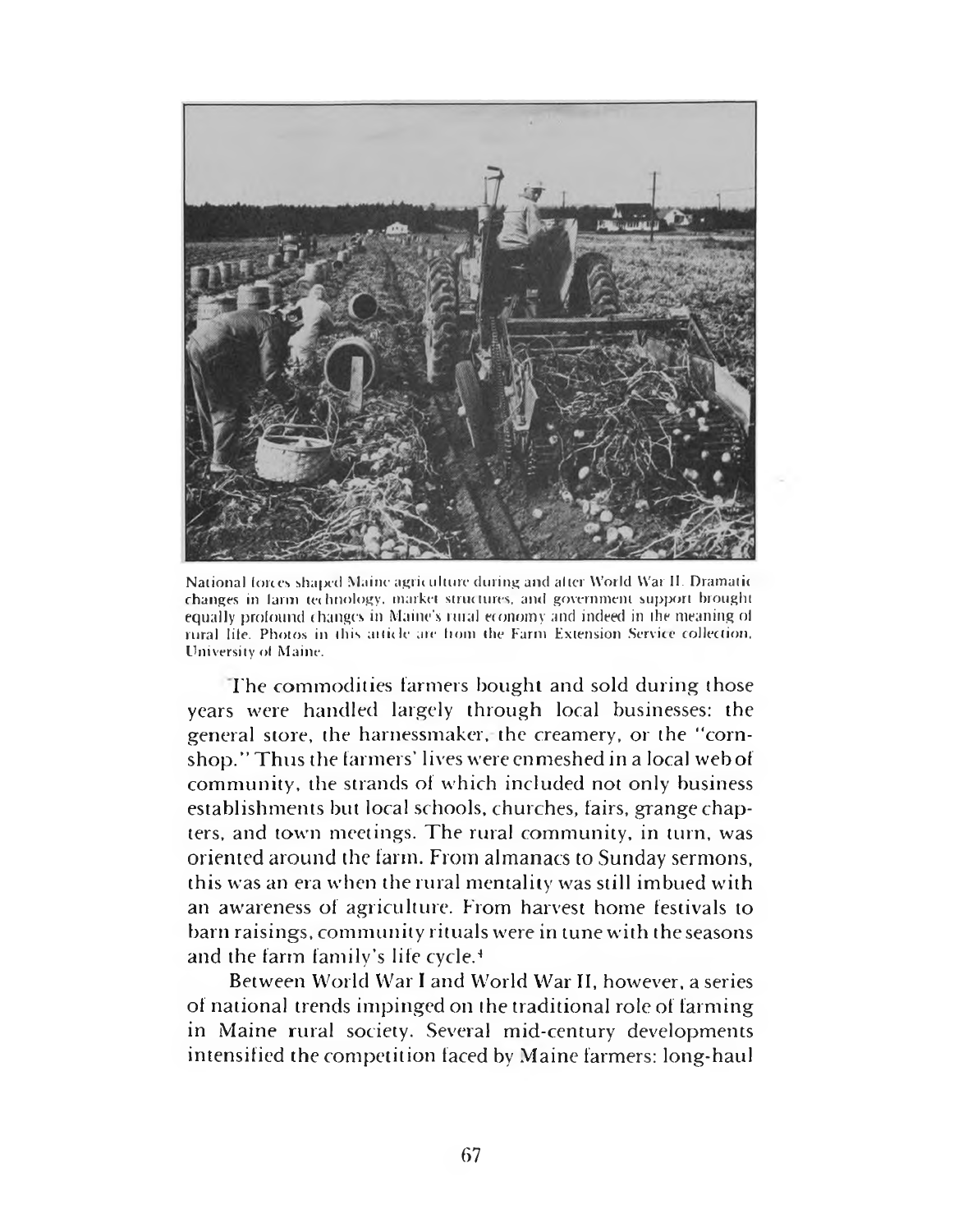transport became cheaper; the federal government subsidized western irrigation; and new technologies favored large-scale monoculture. As the profit margins of small general farms were squeezed ever lower, some 20,000 Maine farms disappeared. Some were simply abandoned or sold to non-farmers; others were absorbed into nearby expanding commercial farms. Despite a modest return to the land during the Great Depression, there were 35 percent fewer farms in the state in 1940 than in 1910. Of the 39,000 farms that survived on the eve of the Second World War, about half were specialized commercial farms. Only a few thousand traditional small, full-time general farms survived; about 20,000 general farms had become parttime operations.5 The erosion of farming had a profound impact upon rural towns. As farmers gave up on their farms and moved away to pursue other lines of work, other rural businesses closed, churches were dissolved, and the web of community was generally weakened.6

As far-reaching as these changes had been in the decades prior to 1940, they pale in significance when compared to the dramatic transformation that took place in the four decades after 1940. Nationwide, from the early 1940s on into the 1950s there was a rapid and sustained recovery from the farm depression of the 1930s. Accelerated expansion of farm productivity was matched by a nearly continuous high demand. Encouraged by strong federal price supports, farmers increased production sharply during the Second World War, and the wartime momentum was sustained by a postwar consumer spending boom in the United States and the reconstruction programs in Europe and Asia. These were fat years for American farmers, rivaling the golden era of 1911-1918.

The rising income of farmers and the wartime shortage of labor kicked off a burst of spending on technological innovations — mechanical, biological, chemical — that was to continue with little slowdown for over forty years. The num ber and size of tractors used increased dramatically, and a wide range of increasingly complex and efficient equipment was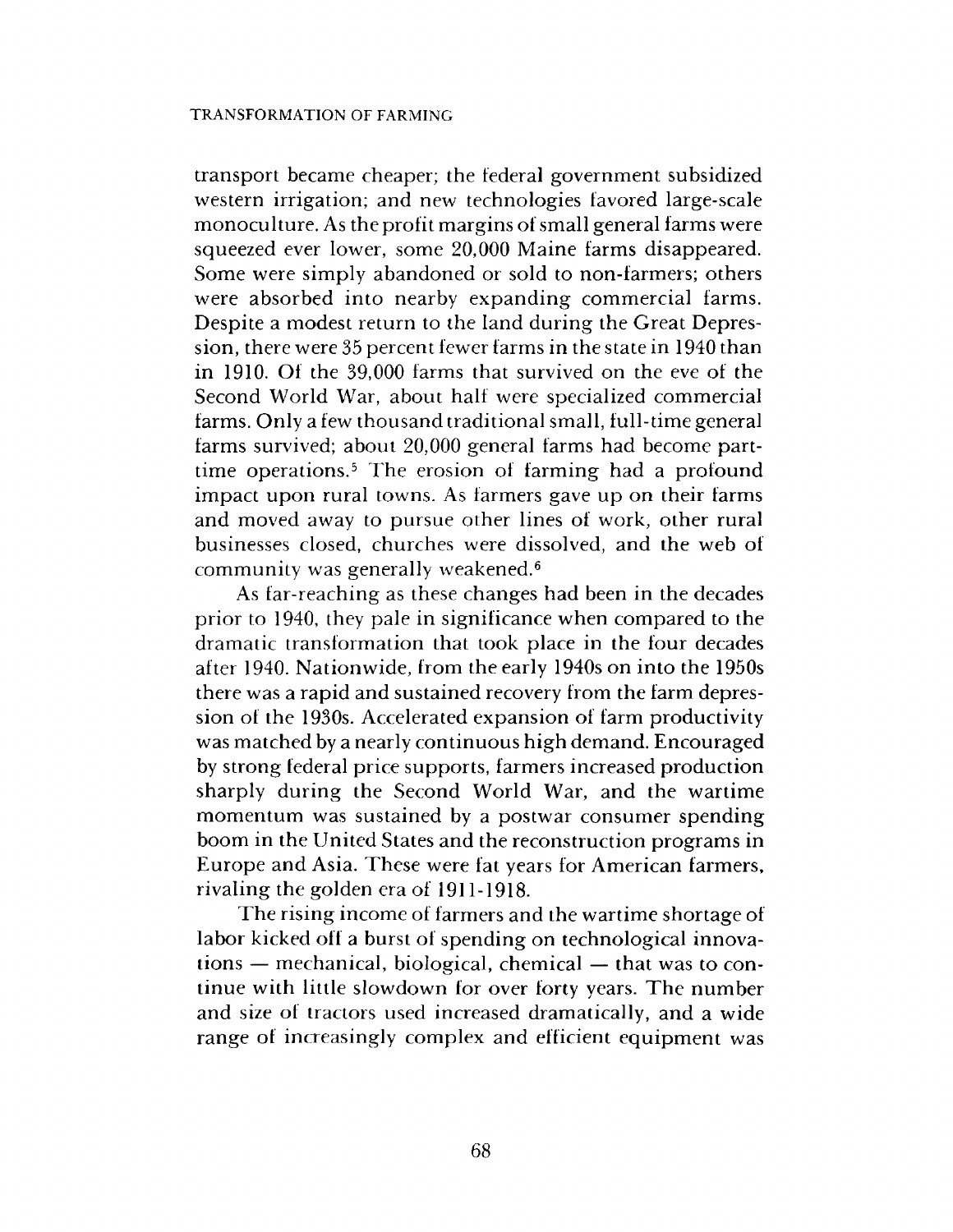drawn behind them. Biologists made far-reaching improvements in crop and livestock genotypes, hormone growth stim ulants, and antibiotics. The chemical industry developed not only improved fertilizers but synthetic pesticides, herbicides, and fungicides. The result of the mechanical-biologicalchemical revolution was a dramatic increase in most crop and livestock yields, after years of virtual stagnation.7

In 1940 most American farms were only partially integrated into national farm-supply, equipment, and labor markets. The bulk of their inputs for production (including land, labor, feed, and seed) were supplied by the farm household or by small, local independent dealers. A sizable part of their diverse output was either consumed on the farm or sold locally. The relative input self-sufficiency of the American farm began to disappear after 1940 as the increasingly complex production technology was supplied by franchisees of major national corporations such as John Deere, Merck, Exxon, and Dow Chemical. On the output side, a comparable trend developed, resulting in a sharp drop in the proportion of output consumed on the farm or marketed to local stores and small independent processing plants. Although some farm commodity markets, such as potatoes, remained highly competitive, contract production for large vertically integrated processors became increasingly common. Such was the case, for example, with broilers. In sum, it was during this era of prosperity for farmers, ironically, that most of them began to fall under the sway of large corporate suppliers and buyers.8

The changes in the use of technology and in the purchase of inputs and sale of outputs were accompanied by equally significant modifications in the structure of American farming. Nationally the number of farms declined drastically from 1940 to the early 1950s, a decrease of some 15 percent since 1940. The decline in the number of farms was disproportionately distributed among small, medium, and large sized farms. Those in the middle range bore the brunt of the decline.<sup>9</sup> For many of them, it was a case of get larger or get out.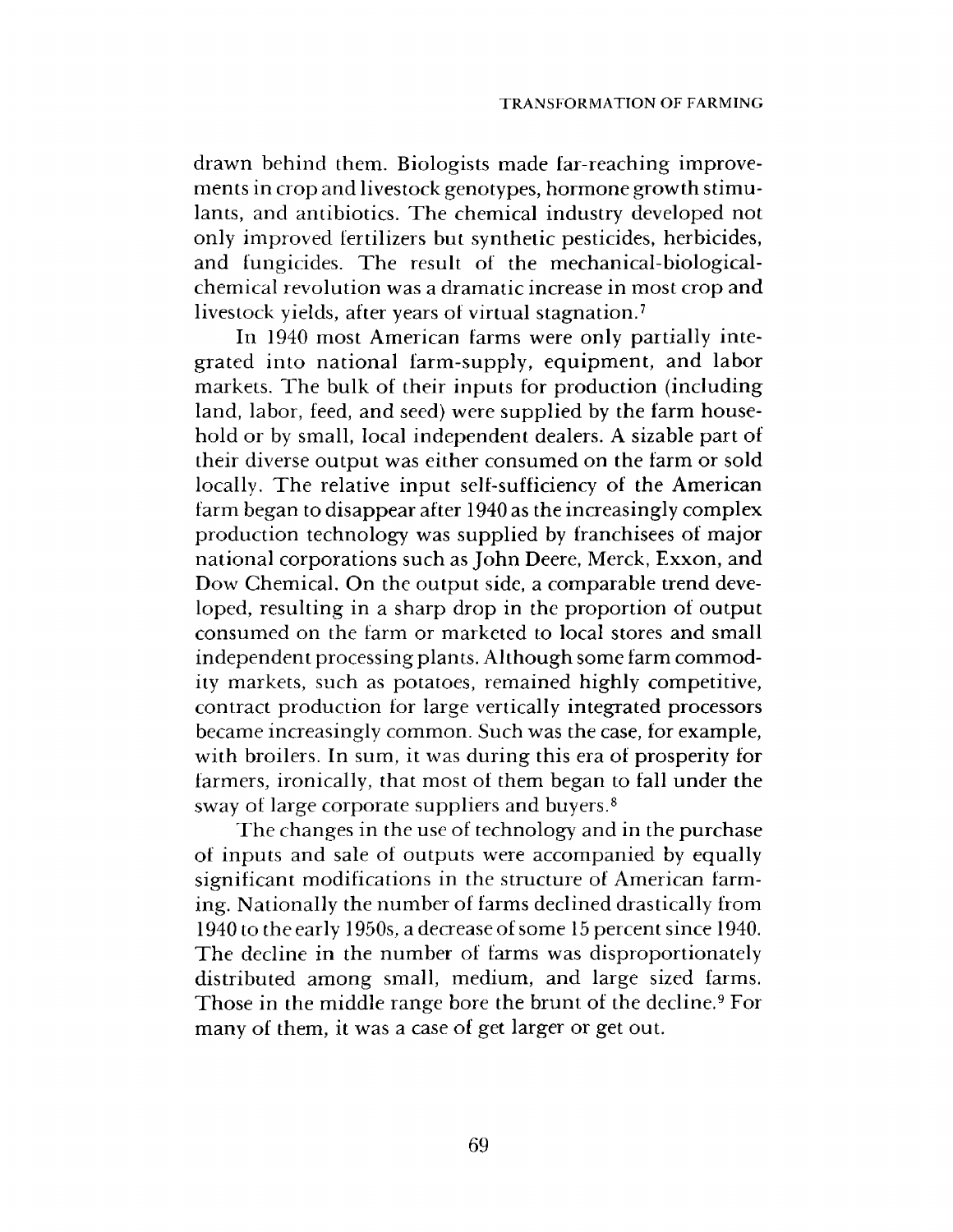$\mathbf{B}$  y the early 1950s, the transformations in production technology, in farm structure, and in the commercial nexus surrounding farms which had swept the national scene were widely reflected in Maine agriculture. The number of farms fell by some thirty percent (from 39,000 to about 27,000), until they employed less than ten percent of the state's work force. Four commodities (potatoes, dairy products, broilers, and eggs, in that order) accounted for over seventy percent of total farm output. Adding cattle, apples, and blueberries, the top seven commodities accounted for fully eighty-four percent of farm production. (See Figure 1). Most of the farms producing these commodities had become highly specialized. With the exception of milk, the bulk of what they produced went to out-ofstate markets.<sup>10</sup> Farm customers, on the other hand, poised on the threshold of a new era of supermarket chains, interstate highways, refrigerated trucks, and giant food processing operations, moved toward dependence upon imports from California and other far-off places.



Figure 1. Maine cash farm income by major commodity (million \$)

Source: U. S. Census: Census of Agriculture 1950, 1974

The rise of contract broiler growing epitomizes the impact in Maine of the nationwide transformation of farm marketing during these years. During the latter part of the 1930s some farmers in towns such as Gorham and Union sold significant numbers of live poultry, primarily to out-of-state markets.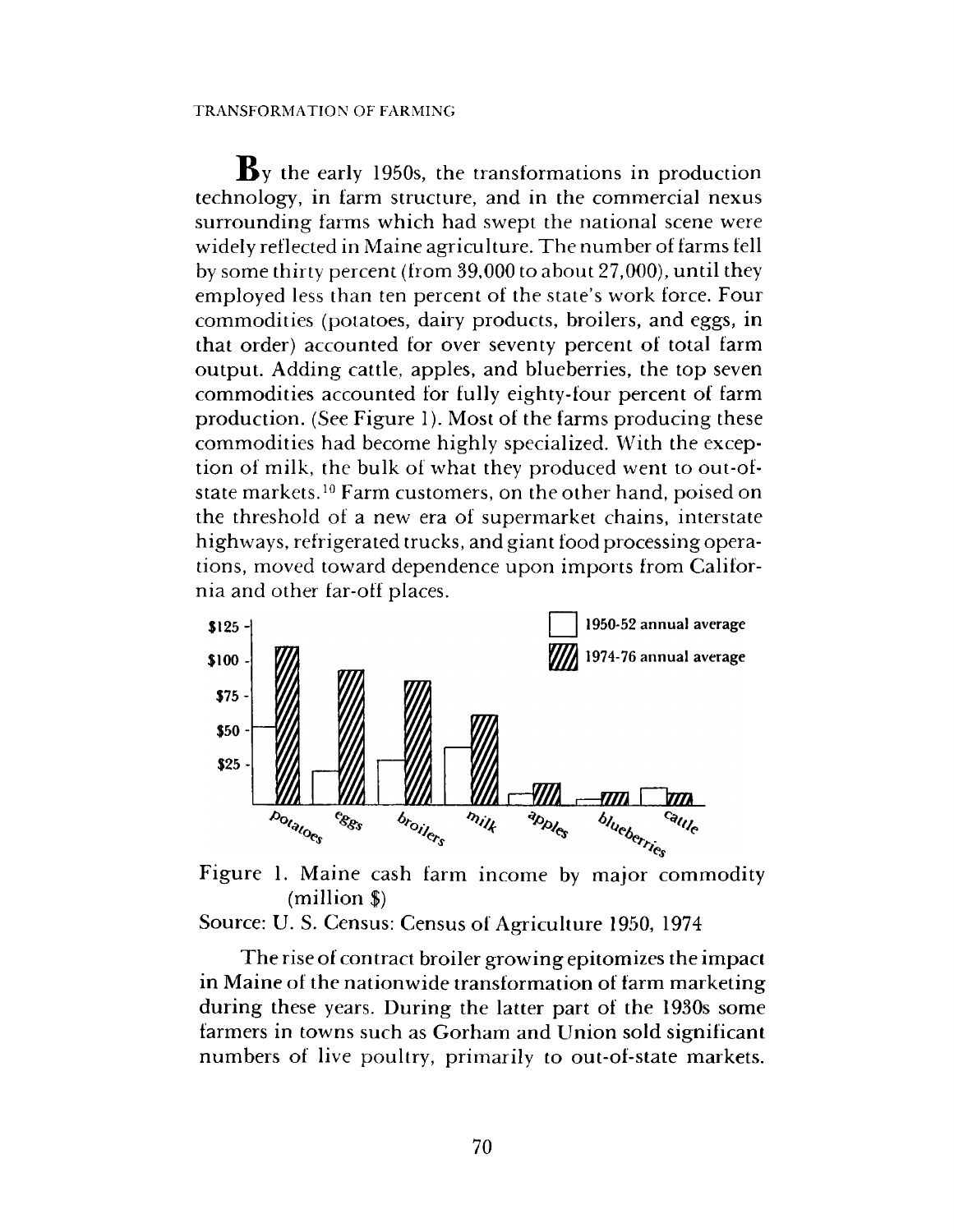When the onset of World War II produced a shortage of trucks, tires, and gasoline that threatened to end the shipment of bulky live poultry from Maine, several shippers reacted to the situation in 1942 and 1943 by setting up small, crudely equipped processing plants in Maine to "New York dress" the birds that they were buying. The processing involved only killing the birds, draining their blood, and removing their feathers. The goal was to compact the product for shipm ent and add value to it.

Since poultry was one of the few meats not rationed during the wartime emergency, there was a strong demand for it. But processors found that they could not regularly obtain enough birds from individual independent growers to keep their operations running full-time to take advantage of the favorable market situation. To rationalize the supply of birds, processors began placing chicks w ith farmers, who agreed to raise them to slaughtering size for a cent per bird per week fee. At first most farmers kept the birds in unused buildings or barn space, but eventually many built large broiler houses.

Within a few years a vertically integrated broiler industry evolved in which the processors, under a verbal contract, supplied the growers not only with the chicks over which they retained ownership, but also with feed, litter, and medicine. The growers provided the space to house the birds, along with the necessary feeding, watering, and ventilating equipment, and their own labor. The processor controlled the contractual relationship, determining such matters as how many birds a grower could handle, what facilities and equipment were needed, and the age and weight at which the birds would be marketed. They supervised the contract through periodic visits by their field men.

The number of broilers produced in Maine increased nearly two hundred percent between 1940 and 1945, from 500,000 to 1,452,000; but the greatest growth came in the next five years when there was more than a thousand percent increase in production to 16,916,000. By the early 1950s, well over 20,000,000 birds were processed each year, and Maine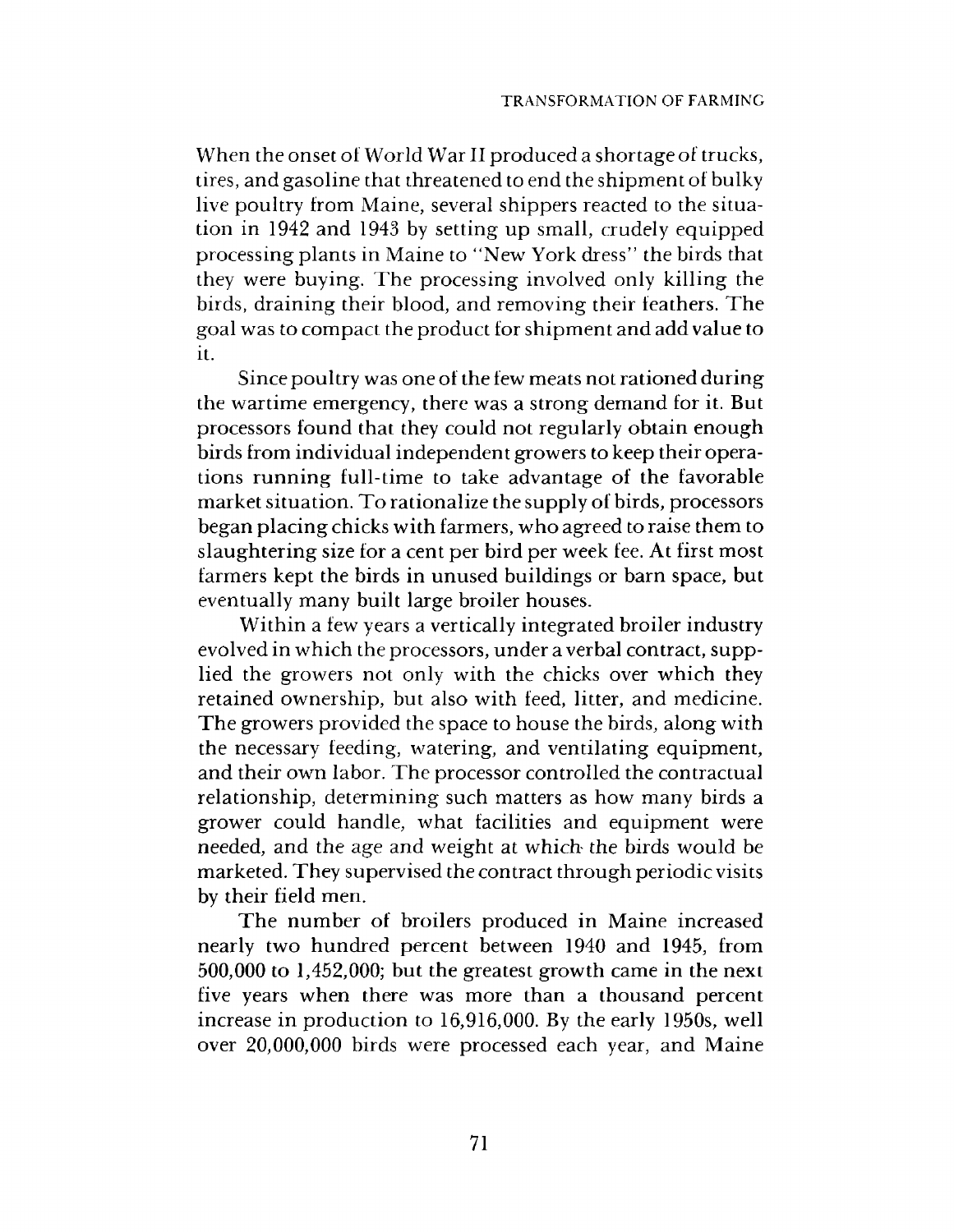

The broiler industry. Maine's postwar-success story, responded to growing markets responded to growthingmarkets centered in New York City. Close links with jon vrlid ated om-ol-siaie snppl\ and marketing networks altered the way Maine larmers did husiness.

broilers had a ten-percent share of the New York City market, even though they commanded premium prices.<sup>11</sup> Unlike Maine tanning generally, the broiler industry expanded rapidly. But it grew under the aegis of large consolidated processing combines far removed from the web of community life in rural Maine.

The transformations affecting American farming were also felt, albeit to a lesser degree than in the burgeoning broiler industry, in Maine's apple growing, dairying, and potato production. Apple growing too was set apart from traditional diversified farming and transformed into "highly specialized commercial orchards with increased acreage and size Milk prices were driven upward by a high level of demand between 1940 and 1953, encouraging many dairymen to enlarge and improve their herds, acquire equipment such as individual drinking cups and milking machines, modernize their barns, and buy more land on which to grow feed.<sup>13</sup> This was also a prosperous time tor Maine potato farmers. They increased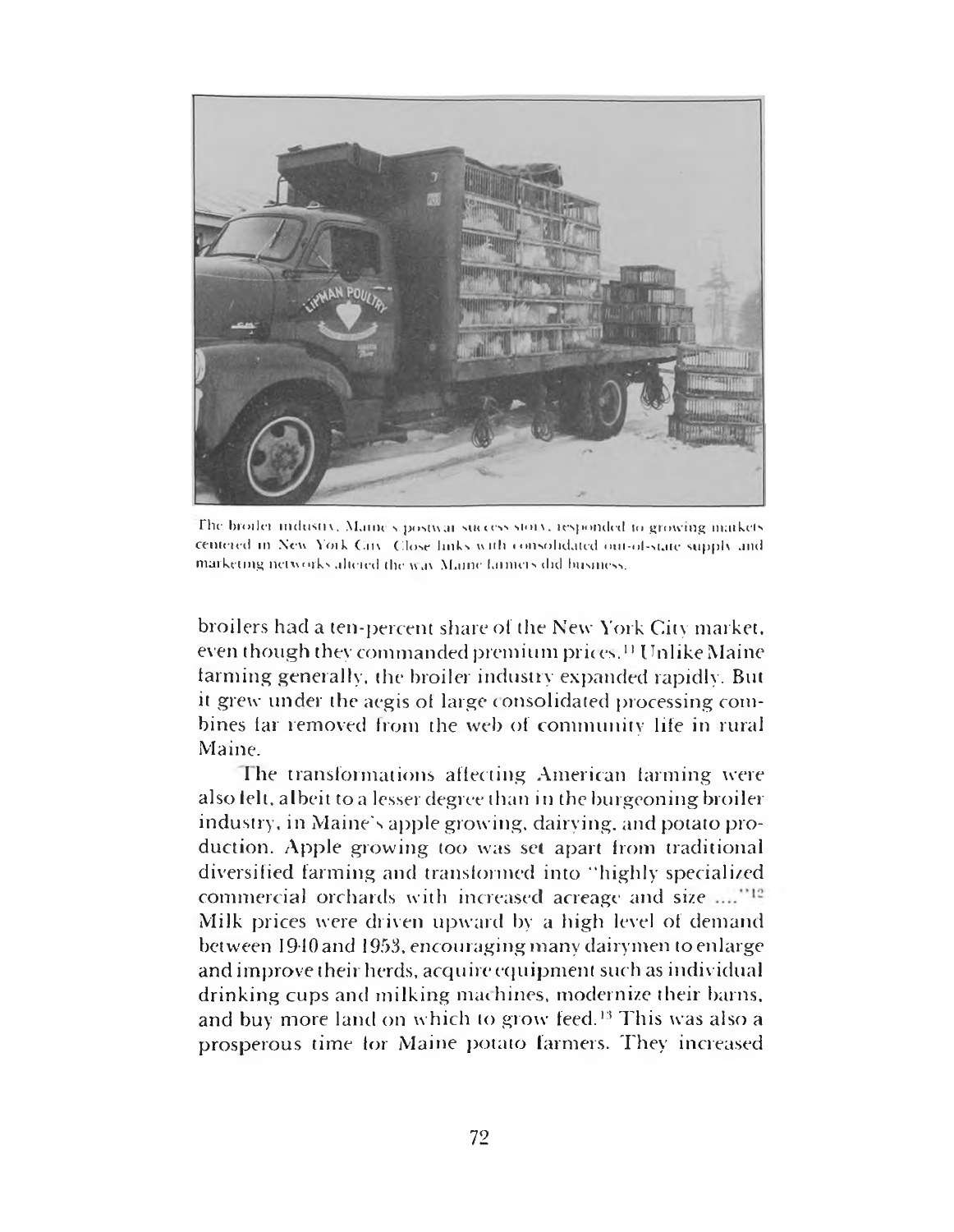the acreage planted markedly. The federal government encouraged production with incentive payments as a hedge against possible poor wheat and corn crops. Greater use of tractors, pesticides, and mechanical handling of the harvest enabled farmers to produce and market large crops until the price supports were cut off in the late 1940s.<sup>14</sup>

In the mid-1950s farmers employed more sophisticated and powerful mechanical and chemical technologies to plant, cultivate, and harvest crops and raise livestock and poultry. As a result, the national balance of growth in supply and demand gave way to a chronic tendency toward oversupply in most farm products. Moreover, the use of these technologies drove up operating costs; farmers often required heavy capital investment in land as well as equipment.<sup>15</sup>

Despite their more sophisticated approach to farming and the renewal of federal commodity programs on a massive scale, farmers' incomes and returns on investment remained generally low, especially in comparison to the steadily rising nonfarm incomes and returns to capital. This led to a massive shakeout of small and middle sized farms and a more than fifty percent decline in the total number of farms in the nation.16

 $\mathbf{A}_s$  Figure 1 suggests, Maine agriculture also changed significantly in the quarter-century after the early 1950s. Potatoes remained the state's number one commodity, but eggs and broilers nearly caught up, and total poultry production greatly surpassed potatoes. Indeed, Maine's potato production ranking fell from first to fifth position nationally, behind four western states. The relative position of dairying also declined sharply in the face of stagnant local demand. By the mid-1970s, both milk and potato output were below 1950s levels. Most significantly, the post-1950 period showed an acceleration in farm specialization and a decline in the diversified farming that had been the foundation for rural communities in earlier Maine. By the mid-1970s the top four commodities accounted for well over eighty percent of total production and the top seven commodities fully ninety-four percent of all production. Paralleling the increase in specialization, primarily for export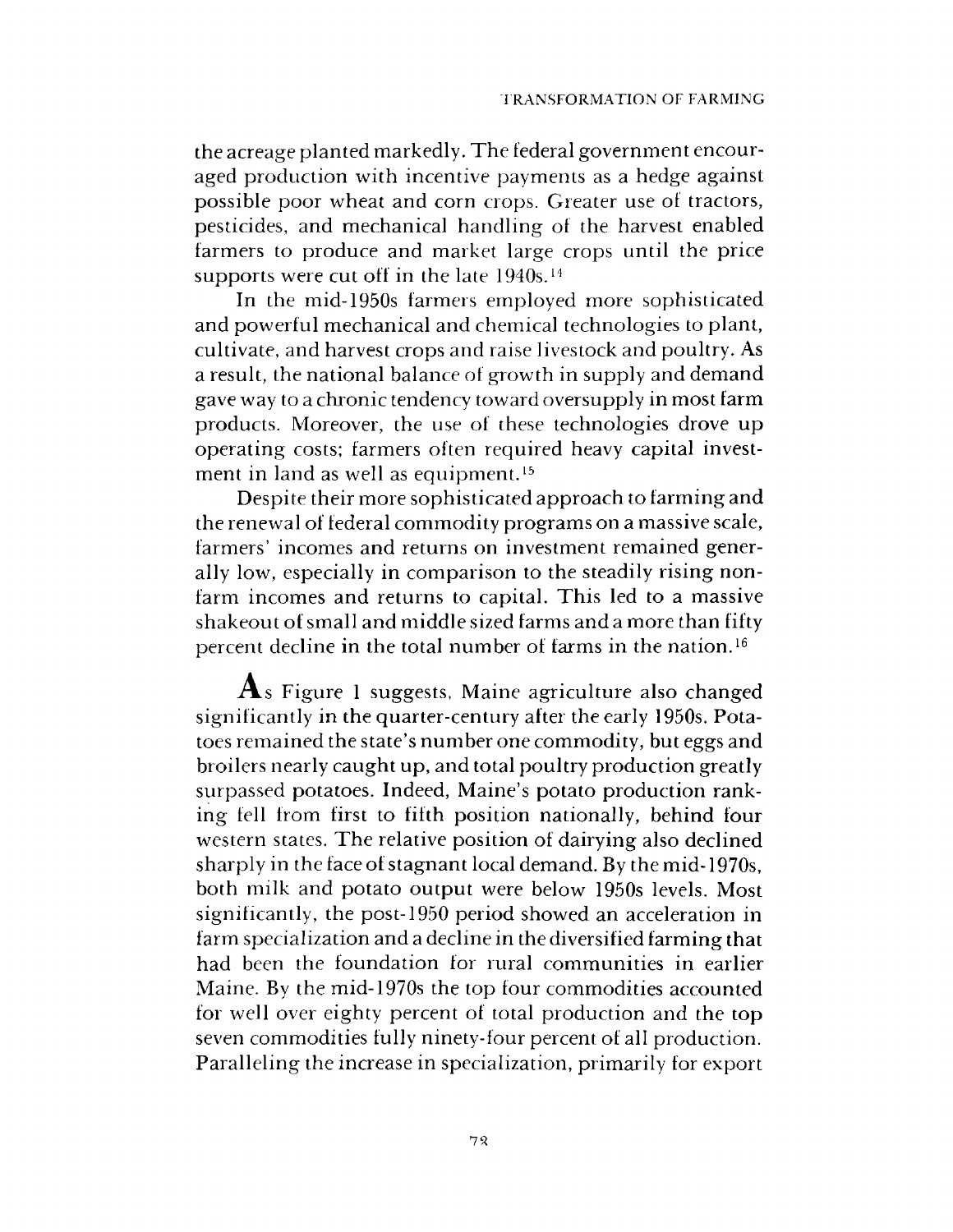from the state, seventy percent of the food consumed by Maine residents was now imported.

Maine agriculture in the post-war era followed all the major trends in U. S. farming, but, as Figure 2 shows, with sharper declines in the number of farms, farmers, and farmland, and slower increases in average farm size and asset value. The most dramatic signs of structural transformation were to be found in basic farm figures: only about one-sixth of Maine's pre-war farms (6,436) were still operating, and less than four percent of the state's workforce was in agriculture. Maine's average output per farm and per acre was well above the national averages, largely because of the advent of broiler production, and then egg "factories." But these average figures are misleading, since the distribution of farm sizes in Maine differed considerably from the national pattern. Maine had greater concentrations of farms at both the upper and lower ends of the size distribution: in 1978,11 percent of Maine farms had sales over \$100,000, as opposed to 9 percent nationally; 39 percent of Maine farms had sales below \$2,500, compared to 25 percent nationally.

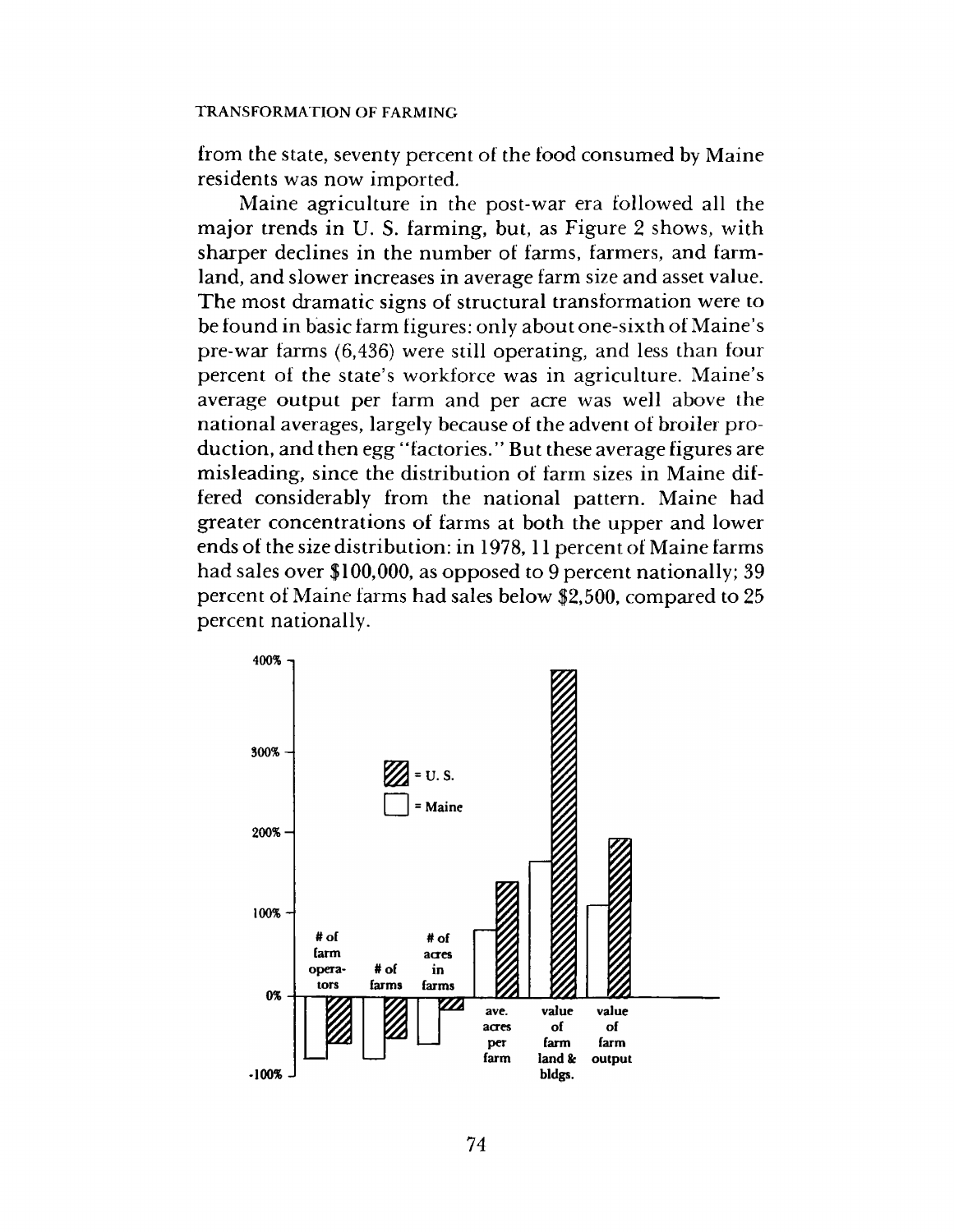Figure 2. Indices of agricultural change: Maine and the U. S., 1950 and 1974

Source: U. S. Census of Agriculture 1950, 1974

The dramatic concentration of production in Maine on a shrinking num ber of farms is underscored by Table 1. Among the five major kinds of farms, only orchards increased in num bersafter 1959. By 1978, all theothers had been reduced toa fraction of their earlier numbers.

| Year              | Potato | Orchard | Poultry | Eggs | <b>Broilers</b> | Dairy             |
|-------------------|--------|---------|---------|------|-----------------|-------------------|
| 1959              | 2354   | 158     | 2243    | 1161 | 1102            | 3257              |
| 1964              | 1908   | 126     | 1656    | 699  | 886             | 2069              |
| 1969              | 1683   | 115     | 999     | 349  | 542             | 1376              |
| 1974              | 1283   | 127     | 663     | 203  | 370             | 1217              |
| 1978 <sup>2</sup> | 1200   | 203     | 766     | na   | 319             | 1100 <sup>3</sup> |

Table 1. Number of commercial farms<sup>1</sup>

'Source: U. S. Census of Agriculture, various years.

<sup>2</sup>Source: Number of commercial farms, by type, estimated using U. S. Census ol Agriculture 1978 preliminary data which includes all farms with sales of \$2,500 or more and is not limited to those defined as commercial in 1959-74.

<sup>3</sup>Source: Maine Dairy Council 1979 survey of certified dairy farms, estimated lor 1978.

This structural transformation was reflected in many ways. For example, the average commercial dairying operation had about twenty milk cows in the early 1950s; by the mid-1980s it had over eighty. Nearly every farm, even the most marginal, still had a milk cow in 1940; only one non-dairy farm out of twelve has a cow today. Before World War II, only a few farms had more than 100 acres of potatoes, but by 1976, sixty-eight percent of potato acreage was on farms with over 100 acres of them. As late as 1964, there were still 1,700 small egg farms with less than 1,600 layers each. Only one had 100,000 hens. By 1974 only 250small laying operations remained, and they madeonly one percent of the total egg sales. The ten largest operations, including most notably DeCoster Egg Farms with over a million layers, made fifty-seven percent of all egg sales.<sup>17</sup>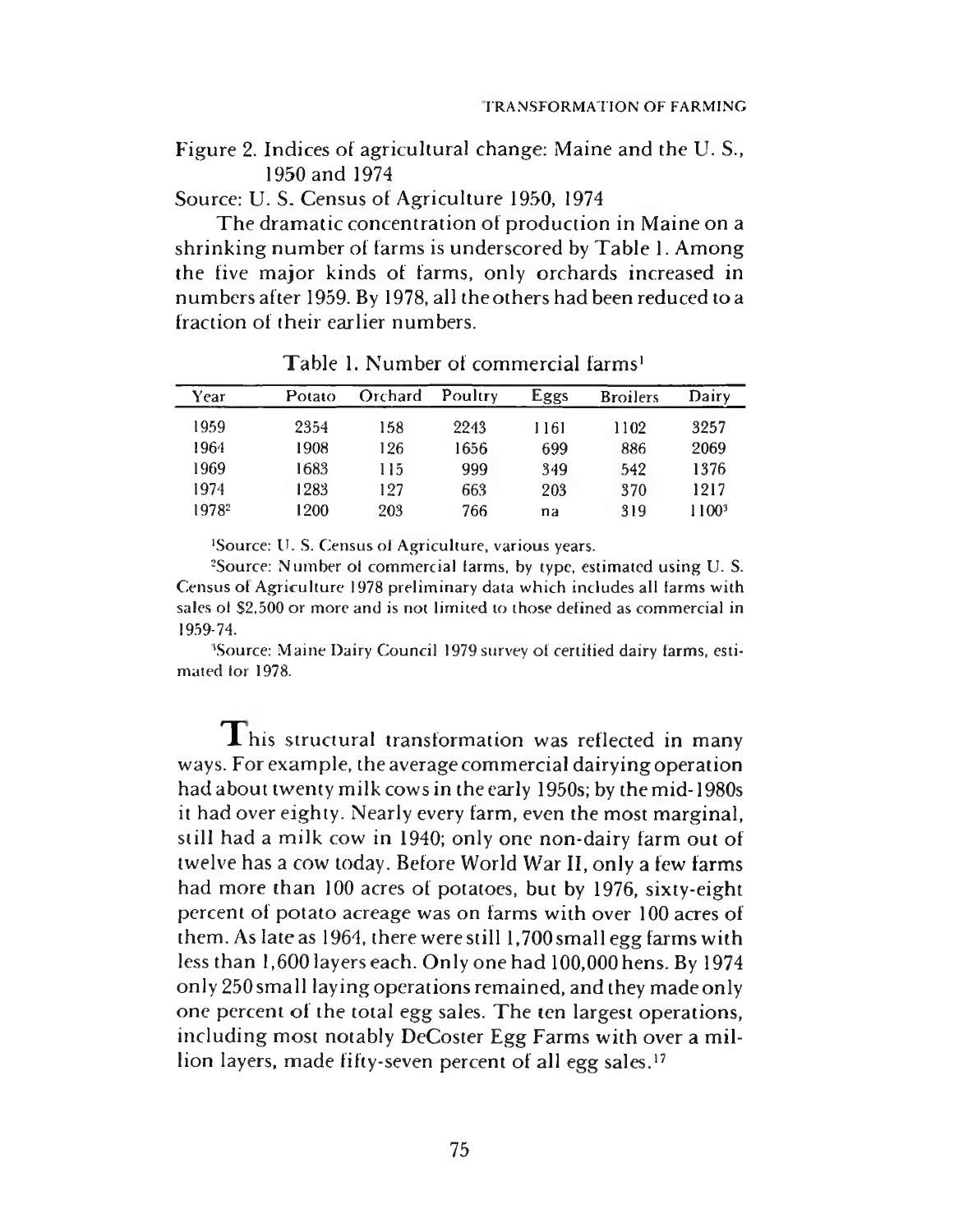

Maine's blueberry crop — an increasingly important industry for eastern coastal counties.

At the base of this structural change was an equally profound technological transformation. The mechanical potato harvester, for instance, dealt with a key labor bottleneck when it was introduced in the mid-1950s.<sup>18</sup> The milking machine, antibiotics, artificial insemination, and scientifically designed feed rations transformed labor productivity and milk yield per cow in dairying.19 Varietal improvements and new chemical pest and disease controls greatly affected apple production. Nowhere, however, was the impetus to large-scale, mechanized, chemical-intensive technology more visible than in poultry. Caged birds in a totally controlled environment became living machines, processing midwestern feed grain and chemicals into meat and eggs.20

The commercial transformation of Maine's agriculture was inextricably linked to these technological changes. Commercial feeds; chemical fertilizers, pesticides, herbicides, and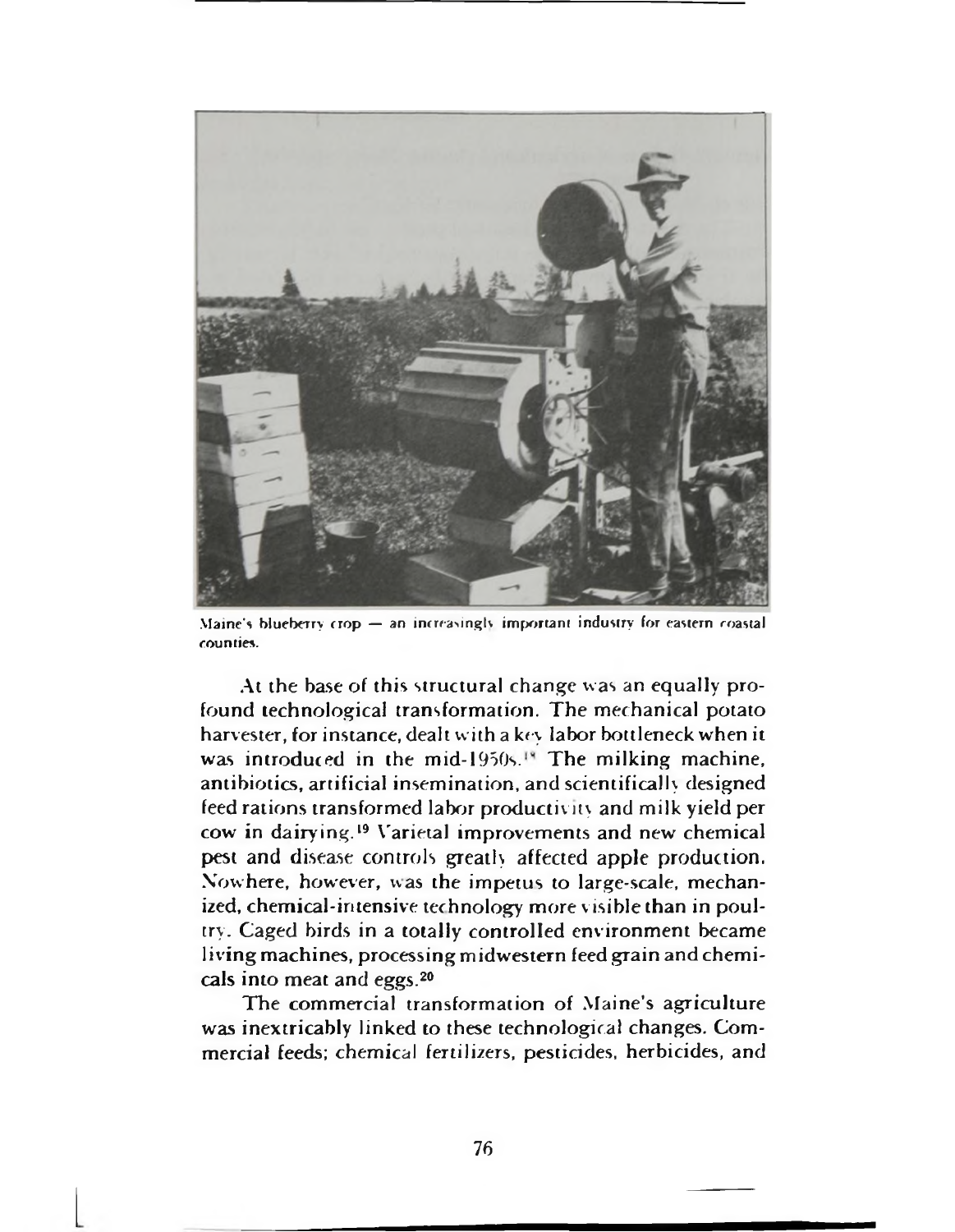

Maine farmers specialized in ihe postwar world.

fungicides; tractors, planters, cultivators, and harvesters — all of these were purchased on a large scale as substitutes for the farm-produced inputs and the more closed nutrient cycle of the past. As horses gave way to tractors, manure to synthetic fertilizers, and cultural methods of pest and weed control to potent chemicals, the purchase of inputs shifted from local independent dealers to franchisees of national suppliers.21

On the output side, the postwar world saw an increased degree of specialized production for markets that were regional or national in scope. With some commodities, this shift entailed a greater vertical coordination of production and marketing by shippers and processors, most notably in broiler growing, but also among major apple, blueberry, and egg producers, who established marketing operations to handle the output of other growers as well as their own. Potato marketing, however, remained badly fragmented, with over a hundred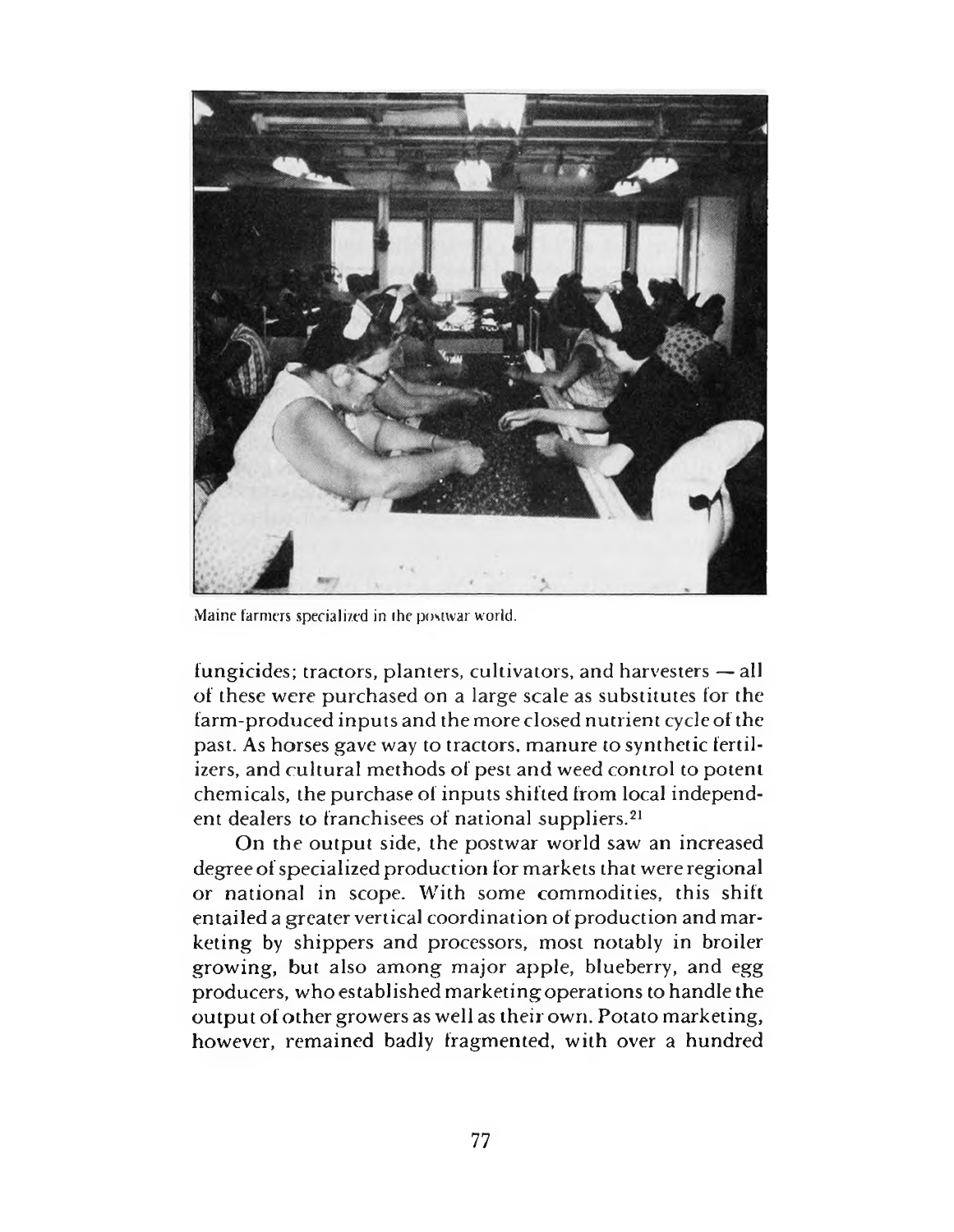dealers still functioning in 1978. The milk marketing story, split between farmers selling to the Maine and Boston markets, was even more complicated. Shifting government regulations and price controls and the development of producer marketing organizations such as N.F.O., Yankee Milk, and most recently AgriMark further complicated the marketing scene.<sup>22</sup>

A counter trend to the rise of full-time commercial farming was a swelling rank of small, largely part-time farmers who sold to local markets. They utilized direct outlets, such as farmers' markets and roadside stands to sell vegetables, fruit, beef, lamb, wool, honey, and cheese. Although the farms that produced these commodities accounted for no more than ten percent of the state's total farm output, they represented well over half the farms in the state by the 1980s. For many agrarian activists and some policy makers, they symbolize the possibilities of a more diversified, stable, and self-reliant agriculture in the future.28

 $\, {\bf B}$ ut essentially, over the past several decades Maine's commercial farming — as its industry — has become almost totally integrated into intensely competitive regional, national, and even international distribution networks, and this competition hurts. Maine's share of the national potato market declined drastically in the face of stiff competition from several western states. Even more dramatic was the collapse in the early 1980s of broiler growing as DelMarVa (Delaware-Maryland-Virginia) producers took over the New York City area market with the help of vigorous advertising campaigns.

Without question, federal farm programs played an im portant role in these dynamics. For example, potato price guarantees during the Second World War helped bring Aroostook County to its peak of prosperity. Their removal after the war ushered in an era of decline. Likewise, for many years federal marketing orders and price supports for Boston market milk helped insulate many Maine dairymen from the economic consequences of national oversupply. More recently, attenuation of supports in the 1980s has taken its toll.24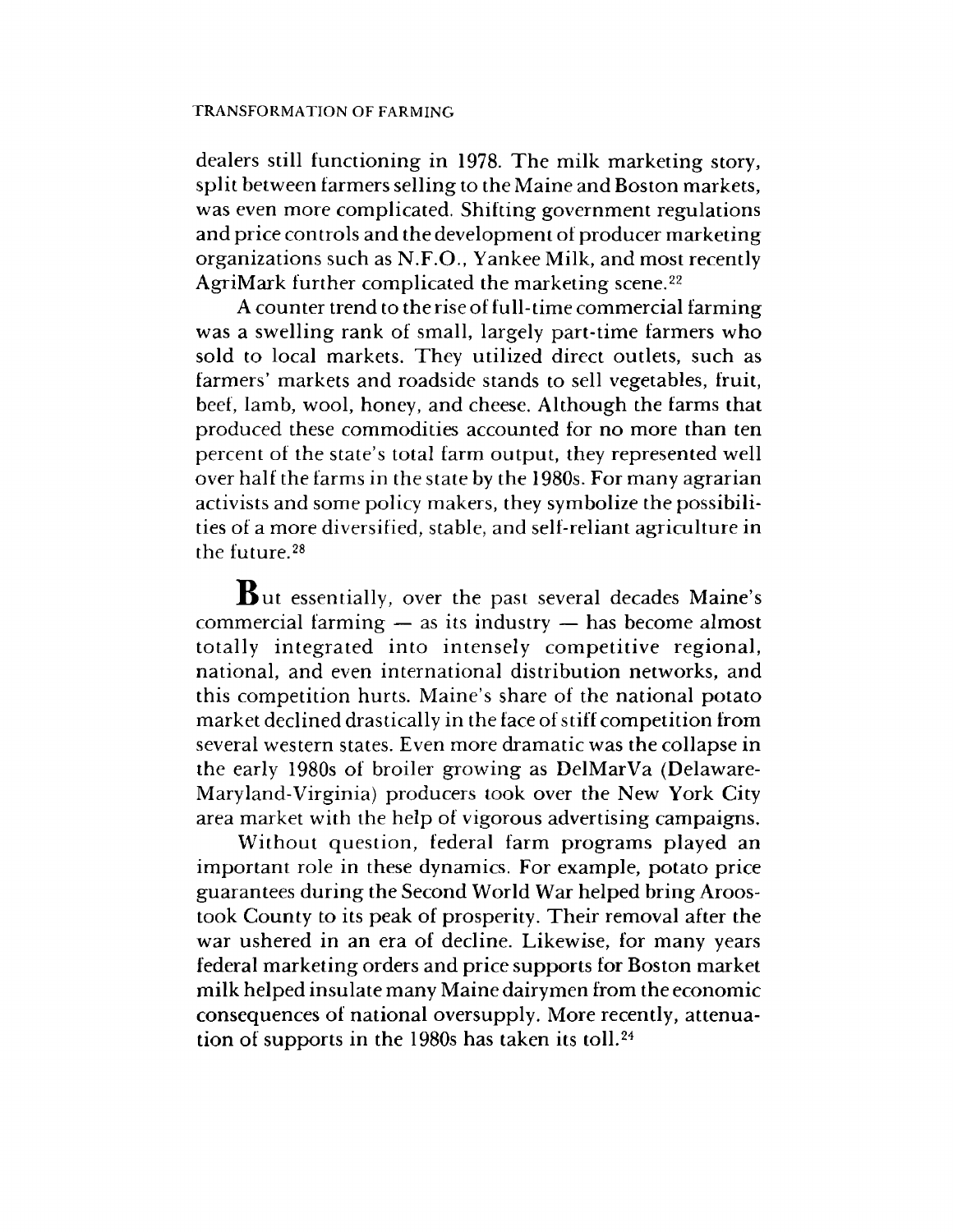The availability of subsidized credit from the Farmers Home Administration was a key factor in the post-war expansion of the poultry industry. In the early 1980s FHA credit was a crutch for marginal potato growers in Aroostook County.<sup>25</sup> Throughout this era the majority of commercial farmers participated in various programs of the Cooperative Extension Service, the Soil Conservation Service, or the Agricultural Stabilization and Conservation Service. ASCS funds were particularly important in efforts to stem the severe soil erosion linked to the potato monoculture in Aroostook County.26 Finally, federal funds underwrote nearly half of the research at the University of Maine Agricultural Experiment Station where, over the years, more than half of the research budget was directed toward the major export commodities.<sup>27</sup>

The dynamics of agriculture were less influenced by the state government. Up to 1980, the major functions of the Maine Department of Agriculture were such things as regulation and inspection of nursery stock and livestock and the oversight of agricultural fairs. T he Maine Milk Commission, established in 1935, was the most im portant regulatory agency; it set prices to insulate small dairies and "Maine Market" producers from predatory out-of-state competition.<sup>28</sup>

The continued decline in agriculture and a push to modernize the structure of the state government led in the late 1970s to the appointment of a "Food and Farmland Study Commission." In 1980, following a series of recommendations by the Commission, the Maine Department of Agriculture was reorganized and given a much more active role in promoting agriculture in the state. Under the vigorous leadership of a new commissioner of agriculture, Stewart N. Smith, the reorganized department initiated a wide spectrum of new programs that ranged from promotion of direct marketing to encouragement of sheep production, from energy conservation to farm management training programs. However, its attention and resources were necessarily concentrated on the problems of the major export commodities that were in deep trouble: broilers, milk, and potatoes. The virtual collapse of the broiler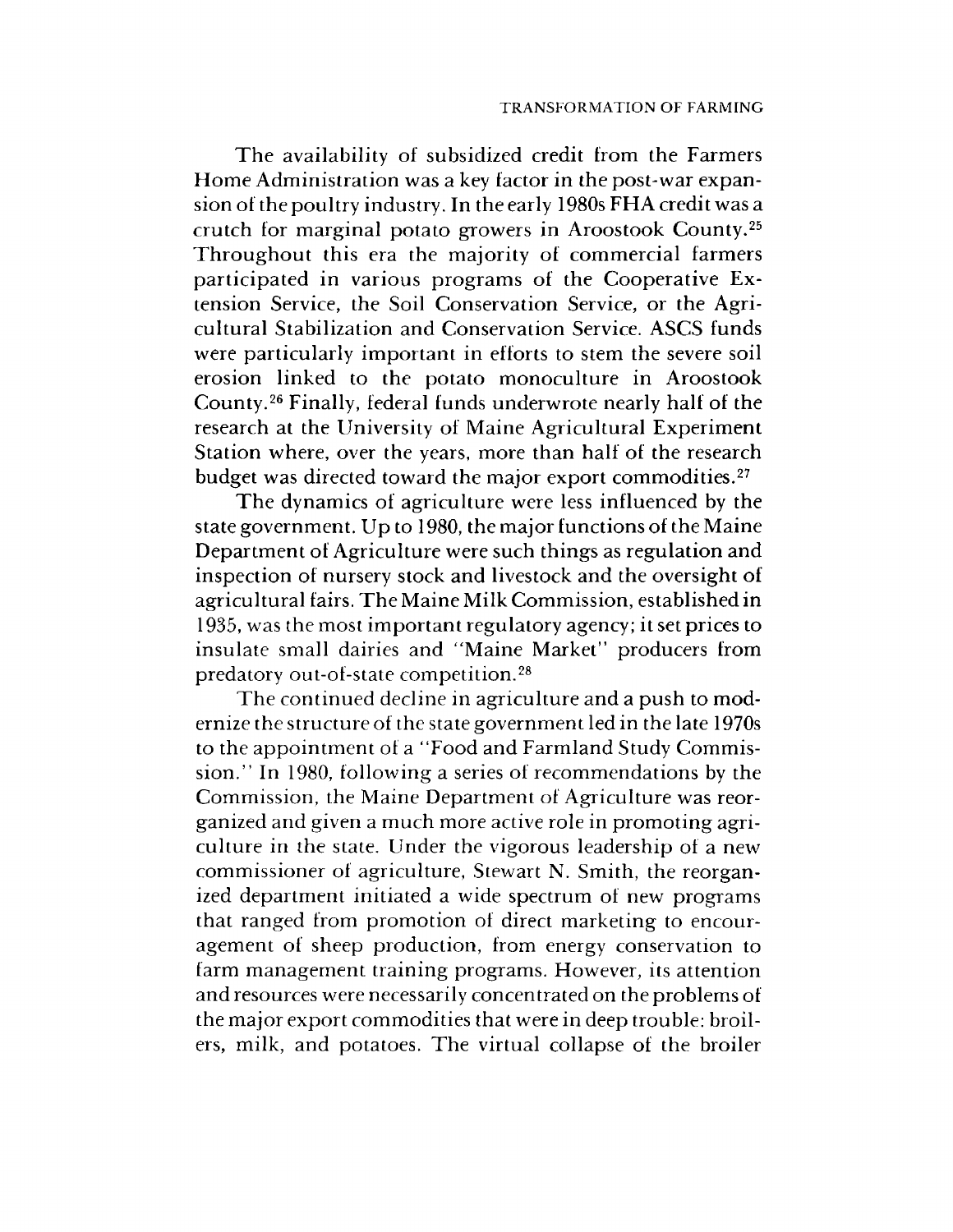

Rural society adapted to postwar economic change. Some communities lapsed into rural decay; others experienced a boom in suburban, commercial, and residential development. Still others prospered as larm trade centers.

industry and the continued loss of dairy and potato farms indicated that the state's capacity to counteract national market forces and policies emanating from Washington was very limited.29

 $\mathbf T$ he transformation of agriculture in Maine after 1940 reverberated in farm communities from one end of the state to the other. A large proportion of them suffered social and economic distress, reflected in indicators such as high unemployment, an increased welfare case load, and a growing elderly population. Some rural communities — a much smaller number — experienced a boom in commercial and residential development on what had once been farmland.<sup>30</sup> Evolution of M aine's farm towns seems to have followed at least four distinct paths since the Great Depression. Some, like Cape Elizabeth,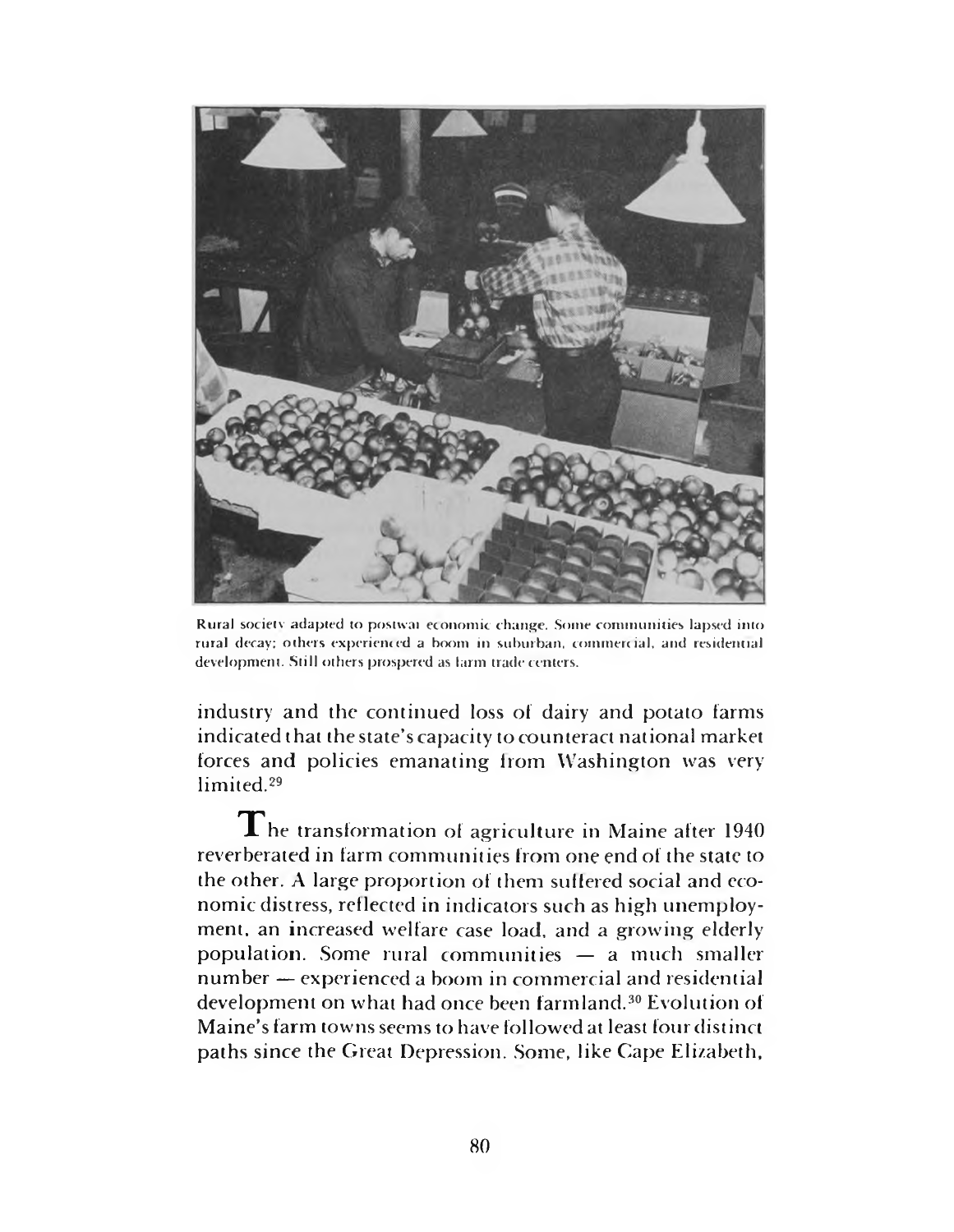were situated on the fringe of expanding urban areas, and were almost wholly absorbed into suburbia. The center of gravity of other towns shifted more gradually. They became primarily bedroom villages, but they retained substantial farming and farm commerce. Gorham and Union fit this pattern. A few towns, like Houlton, maintained a substantial amount of farming and continued to be farm trade centers. Finally, numerous farming towns, especially in Penobscot, Piscataquis, Somerset, and Washington counties, became social and economic backwaters. In recent years, the collapse of broiler production transformed some inland Waldo County towns in a sim ilar fashion. Finally, there were a few communities like Turner, a thriving rural town with little in the way of farm related businesses.<sup>31</sup>

By and large, the transformation of farming in Maine since 1940 was a microcosm of what happened to agriculture throughout the nation. From one end of the state to the other, competitive forces pushed farmers to produce for distant markets, utilizing sophisticated technologies to increase their yields. To stay in farming they had to expand their operations. They had to make substantial capital investments in land and equipment and become more adept managers. Even then, many did not survive. Tens of thousands of farm families were forced into other ways of making a living, even if they kept their land, and many did not. Farmland throughout the state reverted to wildland or was converted to housing developments and other uses; the very character of hundreds of rural communities was changed as the farms went under. Indeed, the transformation of farming was a central element in the changing character of Maine and the nation over the past forty years.

#### **NOTES**

]This article is based upon material in a monograph, *The Family Farm in the Web of Community: Four Maine Towns, 1940-1984 (Gorham, Houlton, Turner and Union)* (Augusta: Maine State Printer, 1985), that was written as part of a project funded principally by a "Humanities and Public Policy" grant from the Maine Humanities Council. Further support was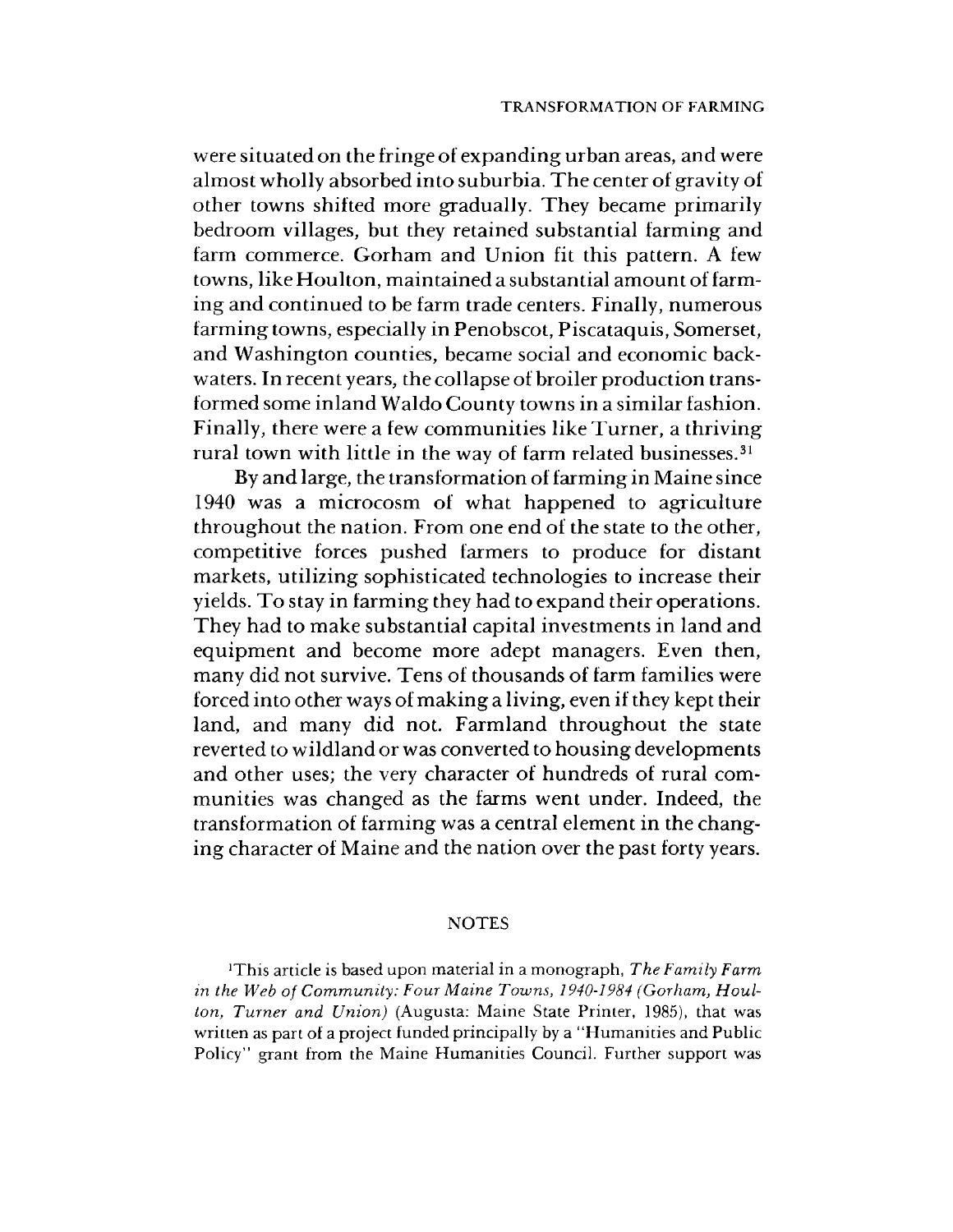supplied by the Foundation for Permanent Agriculture, the Maine Department of Agriculture, and Bowdoin College. In addition to the co-authors of this article, Richard Parker, Mark Silber, and Erling Skorpen participated in the writing of the monograph. The views expressed in this article are, of course, solely those of its authors.

2Clarence Albert Day, *Farming in Maine*, *1860-1940,* University of Maine Studies, Second Series, No. 78 (Orono: University of Maine Press, 1963), concludes in 1940. Another study, John Black, *The Rural Economy of New England* (Cambridge: Harvard University Press, 1956) runs only to 1947.

3U. S. Department of Commerce, Bureau of Census, *Historical Statistics of the United States, Part 1,* Series K, 17-81 (Washington, D.C.: Government Printing Office, 1976), pp, 459-460.

4Day, *Farming in Maine,* chs. IV-XVII.

*5Historical Statistics of the United States, Part I,* pp. 459-460; Day, *Farming in Maine,* p. 285. For an excellent picture of rural Maine mid-way between the wars, see Richard H. Condon, "Living in Two Worlds: Rural Maine in 1930," *Maine Historical Society Quarterly* 25 (Fall 1985): 58-87. The situation he describes changed little before World War II.

6Day, *Farming in Maine,* p. 289.

7Willard W. Cochrane, *The Development of American Agriculture* (Minneapolis: University of Minnesota Press, 1979), pp. 124-129.

*8lbid.;* U. S. Department of Agriculture, *Agricultural Statistics, 1982* (Washington, D.C.: Government Printing Office, 1982), pp. 285, 398-399; Walter Wilcox *et ai, The Economics of Agriculture* (Englewood Cliffs, New Jersey: Prentice Hall, 1974), p. 5; William Friedland, "Technology and Agriculture: Labor and the Rate of Accumulation," in *The Rural Sociology of Advanced Societies*, edited by Frederick Buttel and Howard Newby (Totowa, New Jersey: Allenheld, Osmun, 1980), pp. 201-214.

9Jim Hightower, *Eat Your Heart Out* (New York: Crown Publishers, 1975), p. 144; John Daly, "Biotechnology: A Powerful Impact Ahead," in U. S. Agency lor International Development, *Horizons* (November/ December 1982), pp. 31-34; Cochrane, *Development of American Agriculture,* pp. 129-130; Wendall Berry, *The Unsettling of America* (San Francisco, California: Sierra Club Books, 1977), pp. 39-40.

10Carolyn Britt, *et ai, The Past, the Present and the Future Competitiveness of Maine Agriculture* (Augusta: Maine Consortium for Food Reliance, 1980), p. 5; Maine State Planning Otfice, *Agriculture in Maine: A Policy Report* (Augusta: Maine State Printer, 1979), pp. 1-4.

1 R ichard F. Saunders, *Contract Broiler Growing in Maine,* Maine Agricultural Experiment Station Bulletin No. 571 (Orono: University of Maine, 1958), pp. 7-12.

t2Frederick A. Perkins, *Organization and Management of 42 Maine Commercial Apple Farms,* Maine Agricultural Experiment Station Bulletin No. 589 (Orono: University of Maine, 1960), p. 7.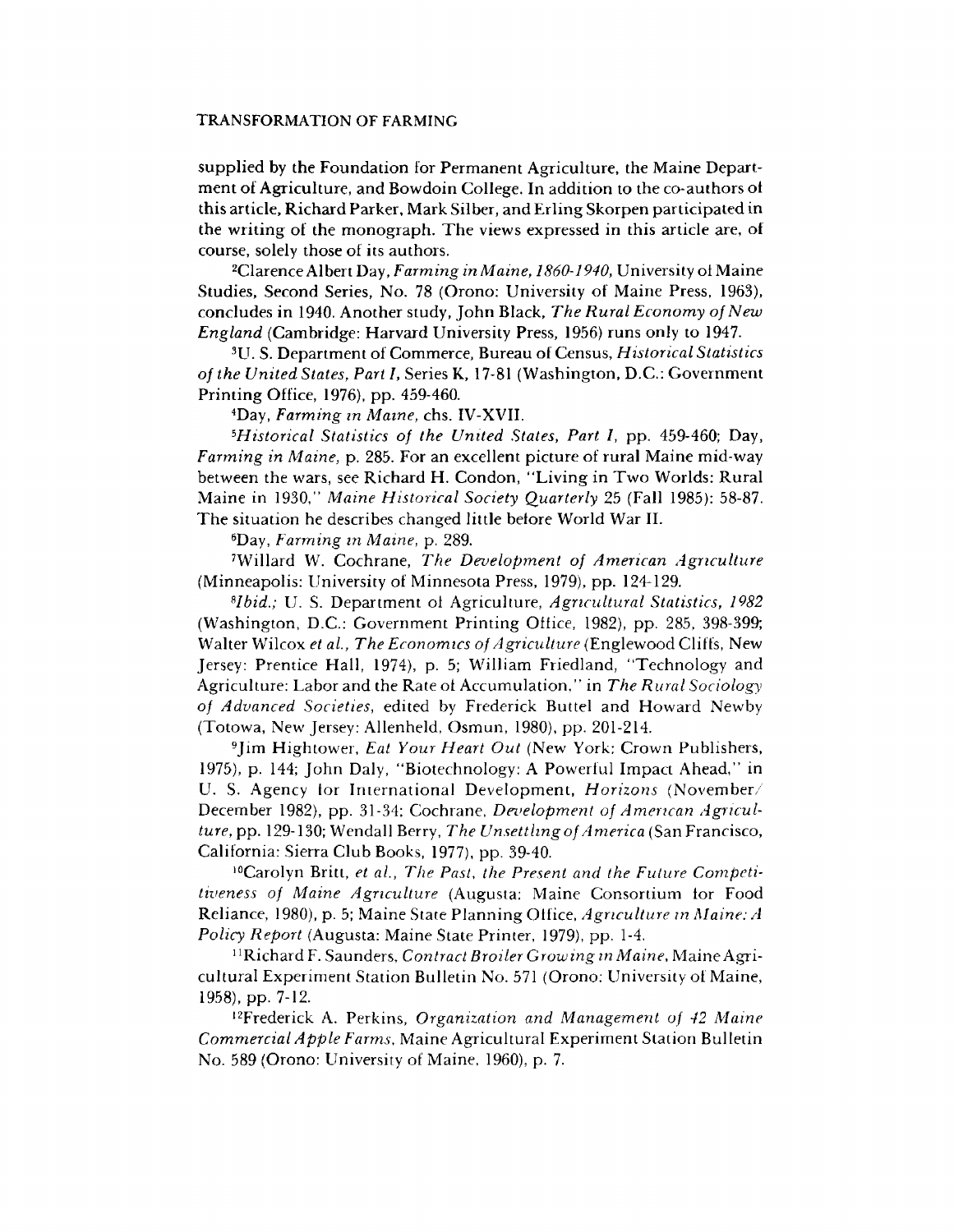13H. B. Metzger, *Profitable Dairy Farming in Maine: Its Organization, Costs and Returns*, Maine Agricultural Experiment Station Bulletin No. 542 (Orono: University ot Maine, 1955), p. 7.

14William E. Schrumpf, *Costs and Practices in Producing Potatoes in Southern Aroostook County, Maine, 1941,* Maine Agricultural Experiment Station Bulletin No. 432 (Orono: University ot Maine, 1942), pp. 269-272; William E. Schrumpl, *Effect of Potato Acreage Reductions on Aroostook County Farm Economics, 1948-1951,* Maine Agricultural Experiment Station Bulletin No. 518 (Orono: University ot Maine, 1953), p. 5.

15Cochrane, *Development of American Agriculture,* pp. 133-134; *Agricultural Statistics, 1982,* p. 385; U. S. Department ot Agriculture, *Entrepreneurial Control in Farming,* p. ii; F. Gregory Hayden, "A Geobased National Agricultural Policy," *Journal of Economic Issues* 18 (March 1984): 193.

*16Historical Statistics of the United States,* Part I, p. 458.

*17Maine Agriculture in 1940, A Statistical Presentation,* Maine Agricultural Experiment Station, Miscellaneous Publication No. 578 (Orono: University ot Maine Press, 1943); William Seekins, *Maine Small Farm Statistics* (Augusta: Maine Department ot Agriculture, 1984), p. 16; Britt, *Competitiveness of Maine Agriculture,* ch. 3; Maine State Planning Office, *Agriculture in Maine*, p. 72.

18Edward F. Johnston, *A History of Potatoes in Aroostook County* (typescript), Cary Library, Houlton, Maine, pp. 13-16; Schrumpt, *Effect of Potato Acreage Reductions,* p. 12; E. S. Micka and R. N. Krofta, *Economic Impacts of a Changing Labor Force in Aroostook County, Maine, Phase I: Effects on Potato Farm Organization,* Maine Agricultural Experiment Station Bulletin No. 681 (Orono: University of Maine, 1970), p. 5.

19George F. Dow *Use of Machinery and Horses on Maine Farms Keeping Dairy Cows,* Maine Agricultural Experiment Station Bulletin No. 429 (Orono: University ot Maine, 1944-1945), pp. 42-45; H. B. Metzger, *Profitable Dairy Farming in Maine: Its Organization, Costs and Returns,* Maine Agricultural Experiment Station Bulletin No. 542 (Orono: University of Maine, 1955), pp. 12-13; Howard B. Metzger, *Organizing Maine Dairy Farms for Optimum Returns,* Maine Agricultural Experiment Station Bulletin No. 666 (Orono: University of Maine, 1968), p. 5.

20Richard F. Saunders, *Contract Broiler Growing in Maine,* Maine Agricultural Experiment Station Bulletin No. 571 (Orono: University ot Maine, 1958), pp. 7-18.

21Day, *Agriculture in Maine,* p. 72.

22Stewart N. Smith, "Maximizing Profits Instead of Production," *Maine-ly Agriculture,* October 5,1984; U. S. Department of Agriculture, New England Crop and Livestock Reporting Service, *Maine Agricultural Statistics, 1982* (Washington, D.C.: Government Printing Office, 1982), p. 35.

23Seekins, *Maine Small Farm Statistics,* chs. Ill, VII.